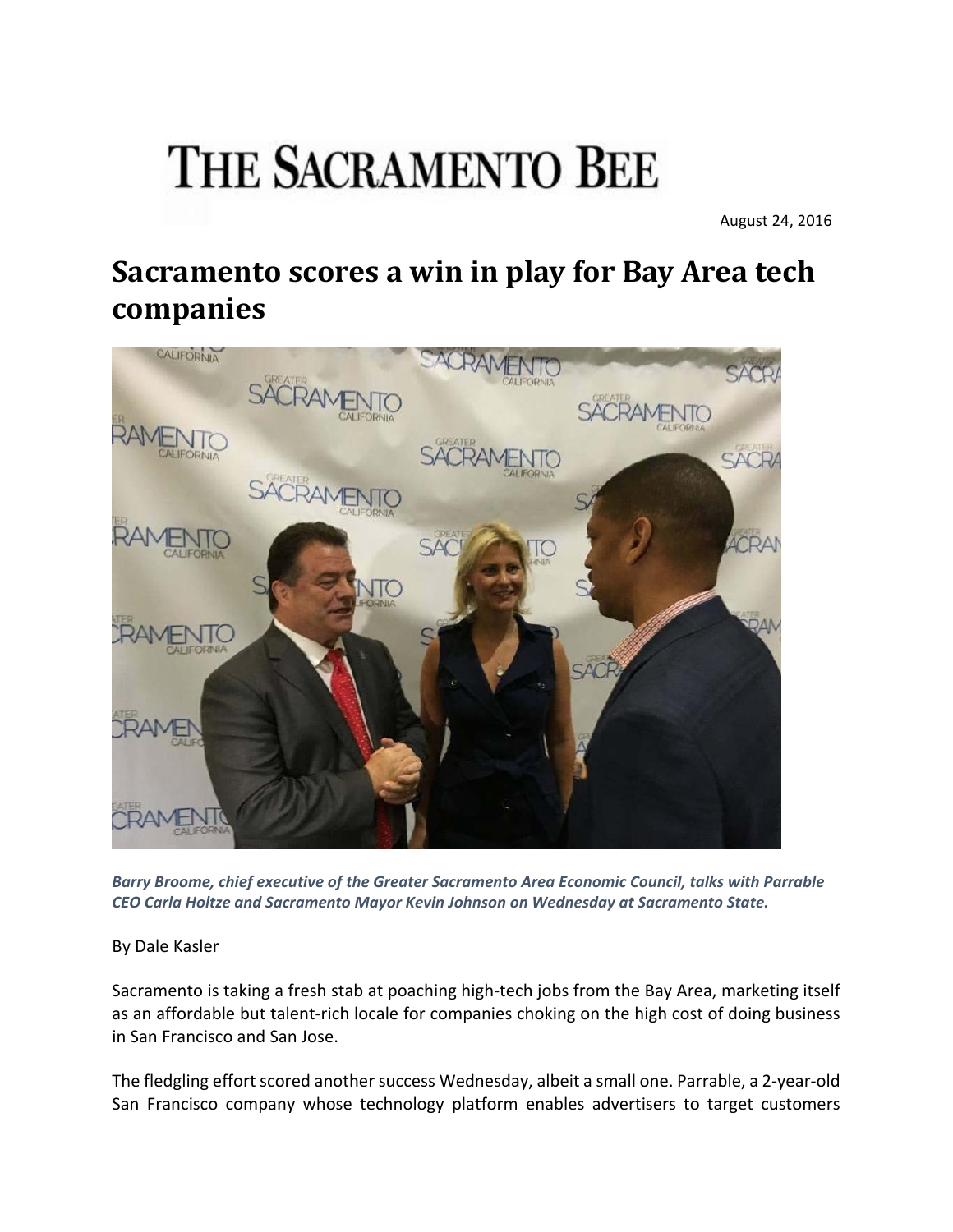online, will hire seven engineers next month. It expects to grow to 25 to 70 jobs in Sacramento within three years.

The company will make Sacramento and San Francisco its "dual headquarters," although the bulk of Parrable's employment will be located in Sacramento.

Parrable was lured to Sacramento after Chief Executive Carla Holtze bumped into Barry Broome, the Sacramento region's chief economic development recruiter, at a networking event in San Francisco. She lamented her young company's difficulties in hiring engineers in the Bay Area's overpriced labor market. Broome and Mayor Kevin Johnson eventually sold her on Sacramento.

Speaking Wednesday at a combination news conference/pep rally at, California State University, Sacramento, Holtze called Sacramento "a wonderful place to set up shop and hire engineers." The news conference was held at Sacramento State because officials at the university are helping Parrable hire talent.

She added that Sacramento's "proximity to San Francisco isreally important to us," since Parrable didn't want to stray too far from its hub of customers and business partners. The company will initially occupy space at I/O Labs, a 40,000‐square‐foot co‐working space and business incubator located in a historic bank building at Seventh and J streets.

Holtze's reasoning dovetails with the technology strategy Broome is trying to implement at the Greater Sacramento Area Economic Council, the business recruiting organization founded by area executives in late 2014 at the mayor's urging. In an interview, Broome said he's trying to build a "technology cluster" with as many as 200 companies, many of them imported from the Bay Area, over the next decade.

On the surface, at least, it's reminiscent of Sacramento's strategy in the 1980s and 1990s, when the region emphasized itslow costs, billed itself as "Silicon Valley East" and succeeded in bringing thousands of jobs from the likes of Apple, Intel and Hewlett‐Packard.

The strategy worked, up to a point, and those companies remain significant employers in greater Sacramento. But over the years they've all transferred jobs from the area to other states, or to overseas locations, in an effort to ratchet down costs even more. Hewlett‐Packard in particular is a sliver of its former self, although many of the cutbacks at its Roseville campus have been due to HP's long‐standing internal woes.

Broome said the strategy developed by the Greater Sacramento organization has some critical differences with the earlier approach. It has less to do with cost savings and more to do with establishing Sacramento as a place where a tech company can hire top employees –and, yes, save a few dollars.

To that end, the Greater Sacramento organization is putting less focus on trying to recruit satellite operations from companies like Google. Broome said the tech giants would just as soon open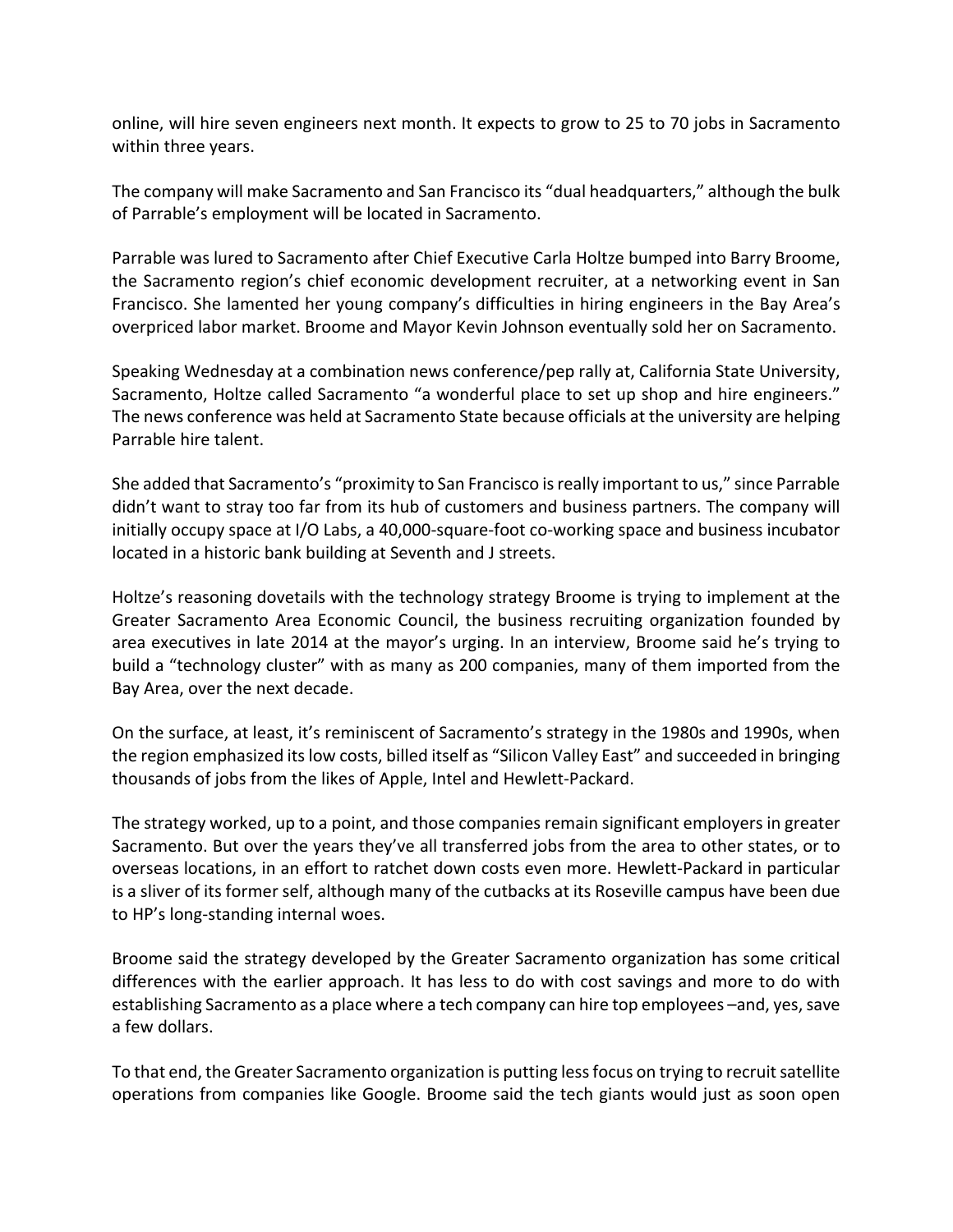offices in tech hot spots like Austin, Texas, where costs are considerably lower than even Sacramento.

Rather, Broome said, he's trying to recruit Bay Area startups and small companies, which are less likely to make the leap all the way to Texas but can still find meaningful cost savings in Sacramento. The plan is to nurture the companies and hope that at least some of them blossom into mega‐employers with roots in Sacramento.

"This is not the strategy of the '90s," Broome said. "We're not chasing the satellite office; we're building the company."

While the cost differential with the Bay Area still matters, Broome said he's emphasizing Sacramento's skilled workforce.

"Sacramento's value proposition is talent, not cost," he said. "Creativity, not cost."

Economic development experts say the new approach makes a lot more sense as Sacramento's labor market has matured.

"Sacramento is clearly a more substantive market," said Jack Boyd of The Boyd Co., a New Jersey‐ based corporate relocation consultant. "When (companies) go to Sacramento, they're not just going for the lower costs."

Parrable is one of several tech companies that have committed to the Sacramento area instead of the Bay Area in recent months, saying they were attracted in part by the region's labor pool.

Among them is Flippbox, a maker of hardware and software systemsfor managing mail and other documents. The company wasfounded in the Bay Area, moved to Florida, and now plansto move to Sacramento and hire 25 workers by early next year.

Founder Randy Hucks said Flippbox has received 300 résumés – many of them from Sacramentans who are commuting to tech jobs in the Bay Area but want to work closer to home.

"I'm entirely convinced the talent is there," Hucks said this week.

NRC Manufacturing, a small Fremont circuit‐board maker that said in March it would build a major factory in Elk Grove, said this week it's in the process of buying a 46,000-square-foot factory building. While the company expects to hire as many as 2,500 workers eventually, founder and majority owner Ratha Chea said this week that NRC will likely hire 50 workers in the next nine months.

Chea said he insisted on building his factory in a place reasonably close to the Bay Area, even though states such as Nevada would have been cheaper than Elk Grove.